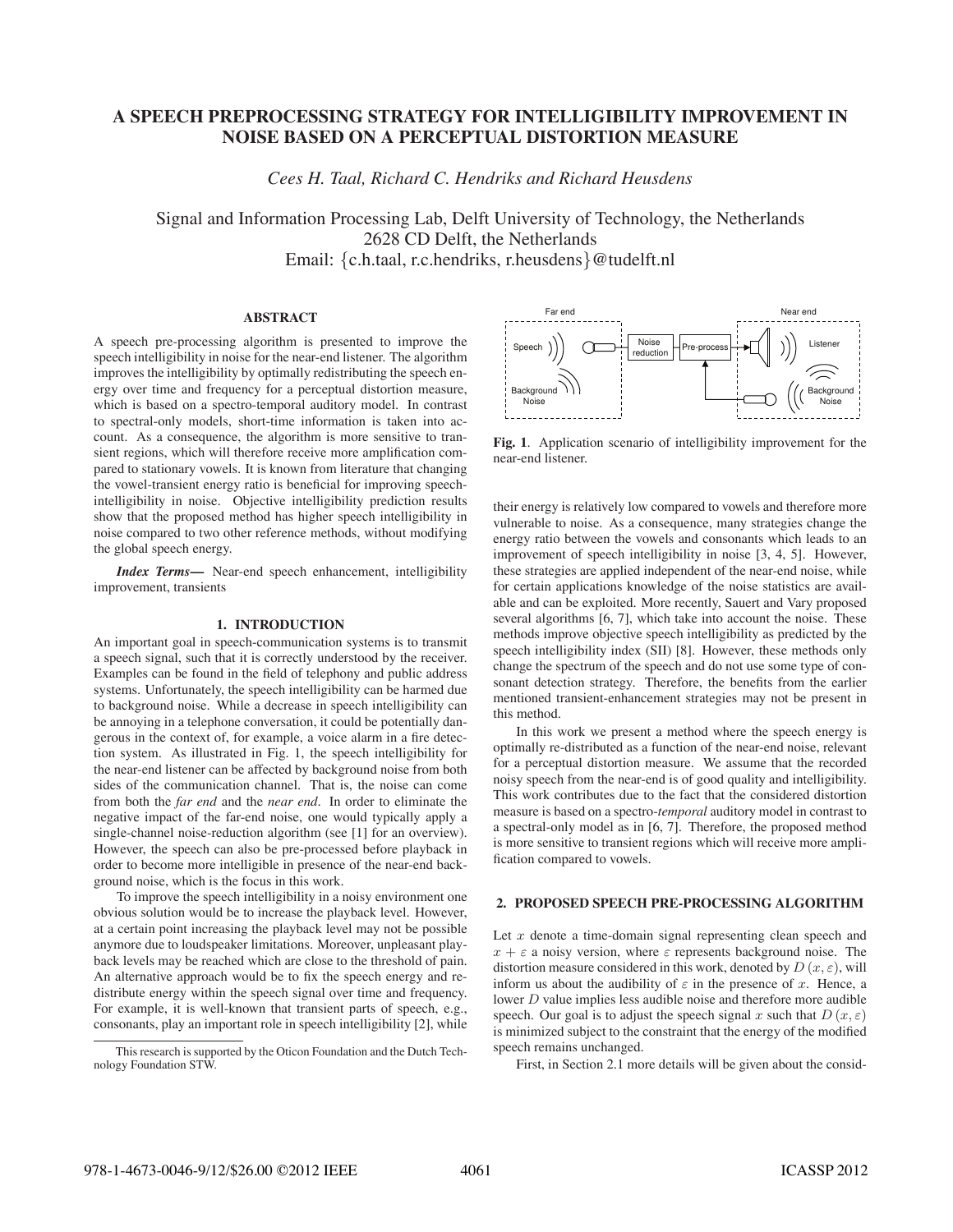ered distortion measure, after which in Section 2.2 we will formalize and solve the constrained optimization problem. In Section 2.3 some properties of the algorithm are revealed.

## **2.1. Perceptual Distortion Measure**

The perceptual distortion measure is based on the work from [9], which takes into account a spectro-*temporal* auditory model and therefore also considers the temporal envelope within a short-time frame (20-40 ms), in contrast to spectral-only models. As a consequence, the distortion measure is more sensitive to transients, which are of importance for speech intelligibility.

First, a time-frequency (TF) decomposition is performed on the speech and noise by segmenting into short-time (32 ms), 50% overlapping Hann-windowed frames. Then, a simple auditory model is applied to each short-time frame, which consists of an auditory filter bank followed by the absolute squared and low-pass filtering per band, in order to extract a temporal envelope. Here, the filter bank resembles the properties of the basilar membrane in the cochlea, while the envelope extraction stage is used as a crude model of the hair-cell transduction in the auditory system.

Let  $h_i$  denote the impulse response of the  $i^{th}$  auditory filter and  $x_m$  the  $m^{th}$  short-time frame of the clean speech. Their linear convolution is denoted by  $x_{i,m} = x_m * h_i$ . Subsequently, the temporal envelope is defined by  $|x_{m,i}|^2 * h_s$ , where  $h_s$  represents the smoothing low-pass filter. Similar definitions hold for  $|\varepsilon_{m,i}|^2 * h_s$ . The cutoff frequency of the low-pass filter determines the sensitivity of the model towards temporal fluctuations within a short-time frame<sup>1</sup>. The audibility of the noise in presence of the speech, within one TF-unit, is determined by a per-sample noise-to-signal ratio [9]. By summing these ratios over time, an intermediate distortion measure for one TF-unit is obtained denoted by lower-case d. That is,

$$
d\left(x_{m,i}, \varepsilon_{m,i}\right) = \sum_{n} \frac{\left(|\varepsilon_{m,i}|^2 * h_s\right)(n)}{\left(|x_{m,i}|^2 * h_s\right)(n)},\tag{1}
$$

where  $n$  denotes the time index running over all samples within one short-time frame. The distortion measure for the complete signal is then obtained by summing all the individual distortion outcomes over time and frequency, which gives,

$$
D(x,\varepsilon) = \sum_{m,i} d(x_{m,i}, \varepsilon_{m,i}).
$$
 (2)

#### **2.2. Power-Constrained Speech-Audibility Optimization**

To improve the speech audibility in noise, we minimize Eq. (2) by applying a gain function  $\alpha$  which redistributes the speech energy, i.e.,  $\alpha_{m,i}x_{m,i}$ , where  $\alpha_{m,i} \geq 0$ . Only TF-units are modified where speech is present. This is done in order to prevent that a large amount of energy would be redistributed to speech-absent regions. We consider a TF-unit to be speech-active, when its energy is within a 25 dB range of the TF-unit with maximum energy within that particular frequency band. The noise is assumed to be a stochastic process denoted by  $\mathcal{E}_{m,i}$  and the speech deterministic (recall that the speech signal is known in the near-end enhancement application). Hence, we minimize for the expected value of the distortion measure. Let  $\mathcal L$  denote the set of speech-active TF-units and  $\|\cdot\|$  the  $\ell_2$ -norm, the problem can then be formalized as follows,

$$
\min_{\alpha_{m,i},\{m,i\}\in\mathcal{L}} \sum_{\{m,i\}\in\mathcal{L}} E[d\left(\alpha_{m,i}x_{m,i},\mathcal{E}_{m,i}\right)] \quad \text{s.t.} \sum_{\{m,i\}\in\mathcal{L}} ||\alpha_{m,i}x_{m,i}||^2 = r,
$$
\n(3)

where  $r = \sum_{\{m,i\} \in \mathcal{L}} ||x_{m,i}||^2$  relates to the power constraint. By using the method of Lagrange multipliers we introduce the following cost function,

$$
J = \sum_{\{m,i\} \in \mathcal{L}} E[d(\alpha_{m,i}x_{m,i}, \mathcal{E}_{m,i})] + \lambda \left(\sum_{\{m,i\} \in \mathcal{L}} ||\alpha_{m,i}x_{m,i}||^2 - r\right).
$$
\n(4)

Due to the linearity of the convolution in Eq. (1) and the assumption that  $\alpha \geq 0$  we have that  $d(\alpha x, y) = d(x, y)/\alpha^2$ . Therefore, we have to solve the following set of equations for  $\alpha$  for minimizing Eq. (4),

$$
\frac{\partial J}{\partial \alpha_{m,i}} = -2 \frac{E[d(x_{m,i}, \mathcal{E}_{m,i})]}{\alpha_{m,i}^3} + \lambda 2 \alpha_{m,i} ||x_{m,i}||^2 = 0
$$
\n
$$
\frac{\partial J}{\partial \lambda} = \sum_{\{m,i\} \in \mathcal{L}} \alpha_{m,i}^2 ||x_{m,i}||^2 - r = 0
$$
\n(5)

The solution is given by,

$$
\alpha_{m,i}^{2} = \frac{r\beta_{m,i}^{2}}{\sum\limits_{\{m',i'\}\in\mathcal{L}}\beta_{m',i'}^{2}||x_{m',i'}||^{2}},\tag{6}
$$

where,

$$
\beta_{m,i} = \left(\frac{E\left[d\left(x_{m,i}, \mathcal{E}_{m,i}\right)\right]}{\|x_{m,i}\|^2}\right)^{1/4}.
$$
 (7)

In order to determine  $\alpha$  we have to evaluate the expected value  $E[d(x_{m,i}, \mathcal{E}_{m,i})]$ , which can be expressed as follows,

$$
E\left[d\left(x_{m,i}, \mathcal{E}_{m,i}\right)\right] = \sum_{n} \frac{\left(E\left[|\mathcal{E}_{m,i}|^2\right] * h_s\right)(n)}{\left(|x_{m,i}|^2 * h_s\right)(n)},\tag{8}
$$

To simplify, we assume that the power-spectral density of the noise within the frequency range of an (relatively narrow) auditory band is constant, i.e., has a 'flat' spectrum. As a consequence, the noise within an auditory band can be modeled by  $\mathcal{E}_{m,i} = (w_m N_{m,i}) *$  $h_i$ , where  $w_m$  denotes the window function and  $N_{m,i}$  represents a zero mean, i.i.d. stochastic process with variance  $E[N_{m,i}^{2}(n)] =$  $\sigma_{m,i}^2$ ,  $\forall n$ . By combining this statistical model and the numerator of Eq. (8) we have,

$$
E[|\mathcal{E}_{m,i}|^{2}(n)] = E\left[\left|\sum_{k} h_{i}(k) w_{m}(n-k) N_{m,i}(n-k)\right|^{2}\right]
$$
  
=  $\sum_{k} h_{i}^{2}(k) w_{m}^{2}(n-k) E[N_{m,i}^{2}(n-k)]$   
=  $(h_{i}^{2} * w_{m}^{2})(n) \sigma_{m,i}^{2}.$  (9)

Here  $\sigma_{m,i}^2$  is estimated with the noise PSD estimator from [10] by taking the average PSD within an auditory band.

As a final step, an exponential smoother is applied to  $\alpha_{m,i}$  in order to prevent 'musical noise' which may negatively effect the speech quality<sup>2</sup>,

 $1$ <sup>1</sup> the envelopes for the auditory filters with low center frequencies are already low-pass signals, therefore for complexity reasons these low-pass filters may be discarded.

<sup>&</sup>lt;sup>2</sup>The energy of the signals is normalized to account for the small possible error introduced due to the exponential smoother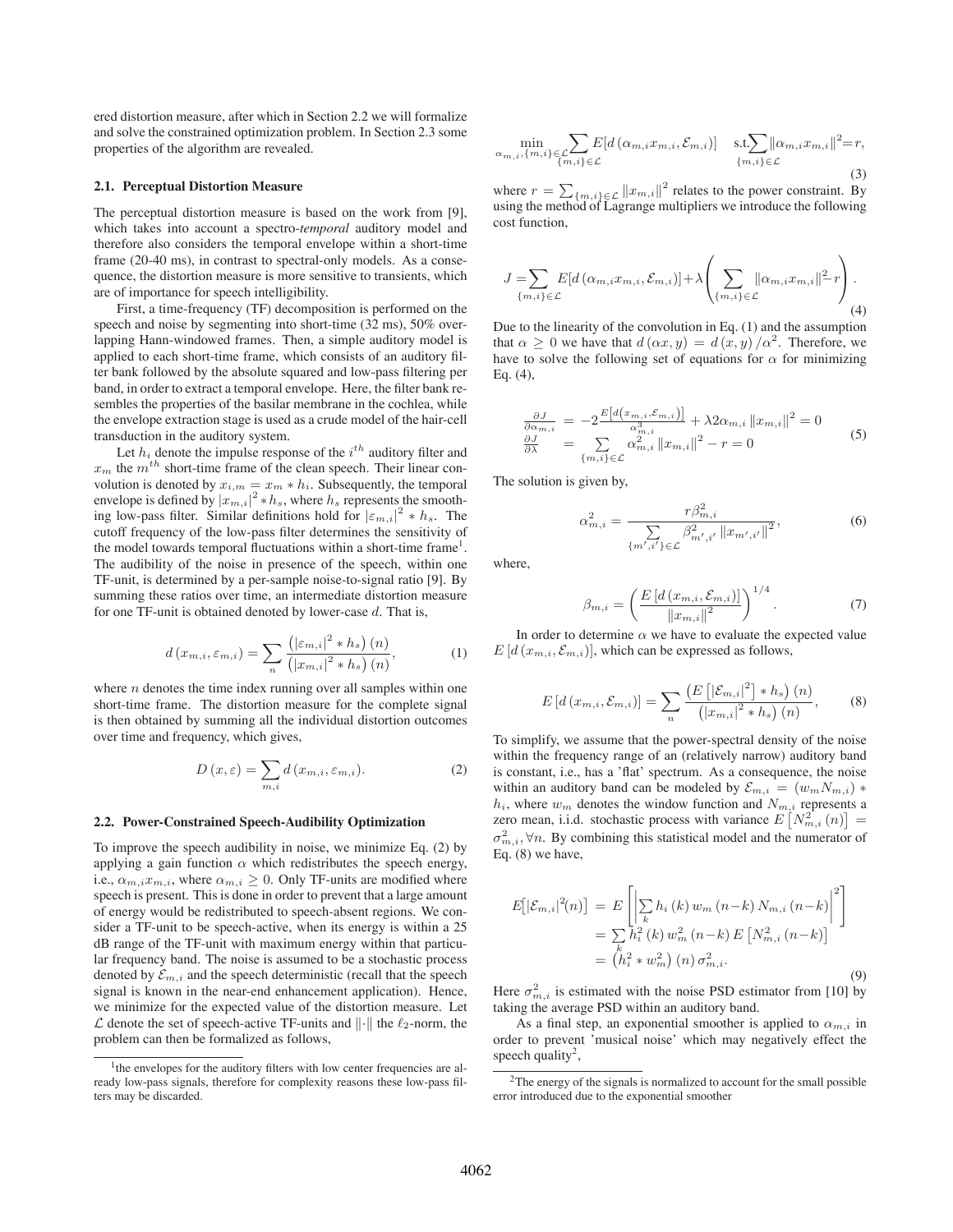

**Fig. 2**. 25%-75% quantile range of noise (dark-gray) and speech (light-gray) log-spectral magnitudes before and after processing for white noise and babble noise.

$$
\hat{\alpha}_{m,i} = (1 - \gamma) \alpha_{m,i} + \gamma \hat{\alpha}_{m-1,i}, \qquad (10)
$$

where  $\gamma = 0.9$ .

To reduce complexity, the filter bank and the low-pass filter are applied by means of a point-wise multiplication in the DFT-domain with real-valued, even-symmetric frequency responses<sup>3</sup>. For the filter bank the approach as presented in [11] is used and for the low-pass filter the magnitude response of a one-pole low-pass filter is used. A total amount of 40 ERB-spaced filters are considered between 150 and 5000 Hz. Furthermore, the speech signal is reconstructed by addition of the scaled TF-units where a square-root Hann-window is used for analysis/synthesis.

#### **2.3. Algorithm Analysis**

Fig. 2 illustrates the effect of the proposed algorithm in the frequency domain for white noise and babble noise. Here the 25%-75% quantile range is shown for all speech and noise short-time DFT magnitudes for one sentence, denoted by the light and dark area, respectively. The top row shows the results for white noise and the bottom row for babble noise, before (left) and after (right) processing. Note that the energy before and after processing remaines unchanged. Overall it can be observed that the speech audibility is clearly improved for both noise types over frequency. To accomplish this, the algorithm gives the speech more or less the average spectral shape of the noise. It is known from literature that this type of frequency shaping of the speech signal indeed improves intelligiblity [6]. However, rather than a heuristic choice this is a direct result of the optimal derivations from the previous section which take into account the power constraint.

The cutoff frequency of the auditory model lowpass filter  $h_s$ (see Section 2.1) determines the temporal sensitivity of the distortion measure. For example, a higher cutoff frequency will result in a larger intermediate distortion value for transient signals while a cutoff of 0 Hz would equal a spectral-only distortion measure. To demonstrate the benefits of taking into account short-time information, i.e., a cutoff frequency larger than zero, its effect is shown in



**Fig. 3**. Unprocessed and processed speech for the Dutch excerpt '*Tom tekent*' ('*Tom draws*' in English) for three different auditory model cutoff frequencies. Notice that the consonant '*t*' is automatically amplified when the cutoff frequency is increased.

Fig. 3. Here, the Dutch speech excerpt '*Tom tekent*' ('*Tom draws*' in English) is degraded with white noise at -5 dB SNR (noise signal is not shown for visibility) where three cutoff frequencies are considered: 0, 125 and 250 Hz. The plots clearly show that the proposed algorithm distributes more energy to the transient regions when the cutoff frequency is increased, from which we know that this will improve speech intelligibility [4, 5]. This means that the vowelconsonant energy ratio can be adjusted automatically with only one parameter. Based on informal listening tests the cutoff frequency is set to 125 Hz.

# **3. EXPERIMENTAL EVALUATION**

To evaluate the performance of the proposed (PROP) method and compare it to several reference methods, speech is degraded with babble, F16, factory and white noise for an SNR-range between -15 and 5 dB. In total, 50 random sentences from a female speaker are used from the Dutch matrix test [12]. For all experiments a sample rate of 16000 Hz is used. A comparison is made with two other algorithms. That is, the method of maximal power transfer proposed by Sauert *et. al* (SAU) [6] which applies a TF-dependent gain function and takes into account the noise. Secondly, our results are compared with the method from [4] which modifies the vowel-transient ratio. In our experiments, the energy is redistributed for a complete sentence at once (around 3 seconds). Applications for this situation would be when the speech is pre-recorded in environments where the noise is known, e.g., navigation voice in a car or safety announcements in an airplane. Note, that the delay of the proposed method can be reduced by restricting the amount of TF-units in  $\mathcal L$  taken into account from the past. In near future research we will evaluate lowdelay performance of the algorithm.

Two objective intelligibility predictors are applied before and after processing. The first method is the short-time objective intelligibility (STOI) measure [13] and the second measure is the coherence speech intelligibility index (CSII) [14]. Both measures can predict the intelligibility of noisy speech and various nonlinear speech degradations. The results are shown in Figs. 4 and 5, where the plots show that for all noise types a significant intelligibility improvement is predicted. A conclusion which is in line with informal listening tests. The proposed method shows better performance compared to

<sup>&</sup>lt;sup>3</sup>This particular choice will lead to time-domain aliasing due to circular convolution, however, the applied window function will minimize the effect of these unwanted artifacts.